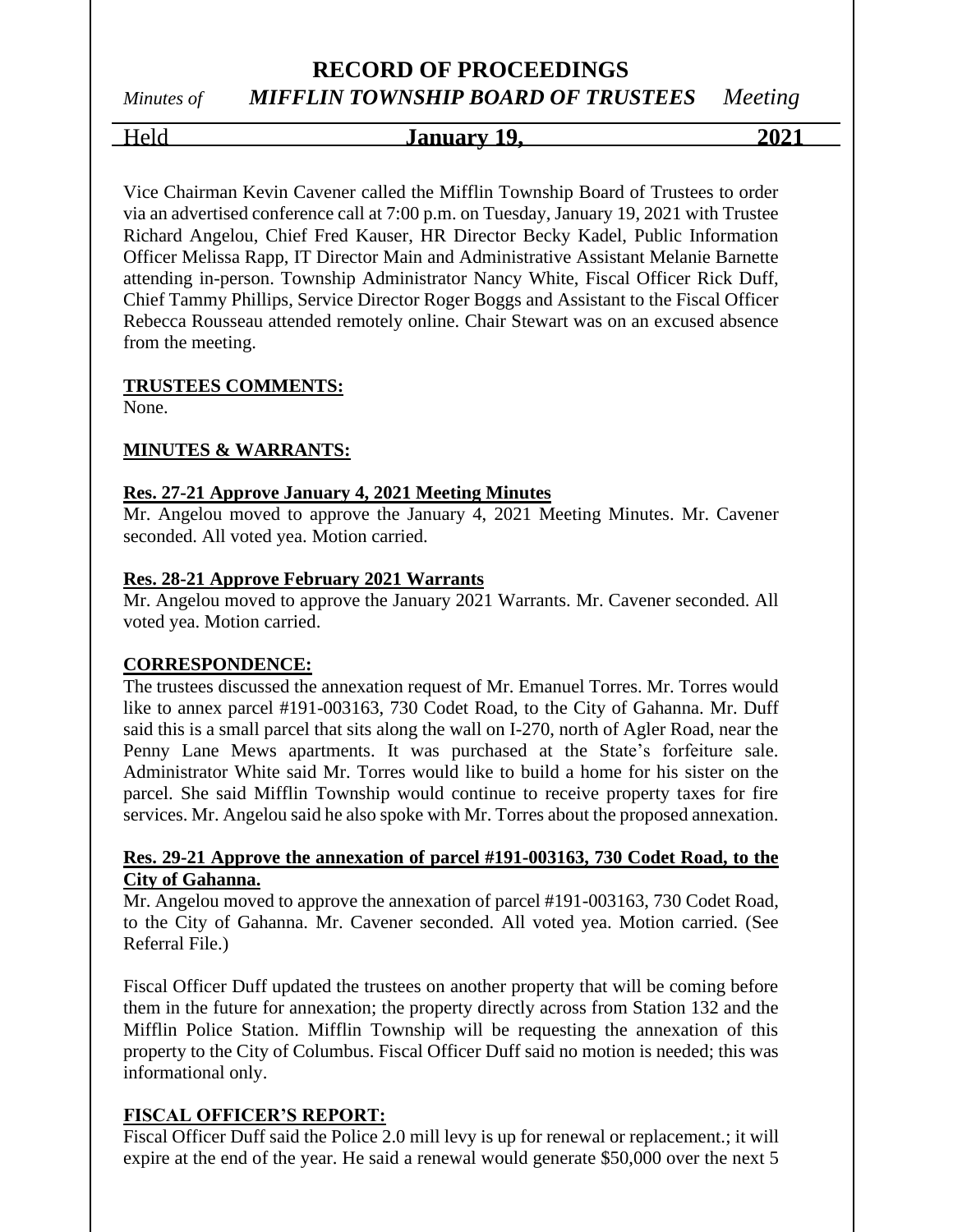### **RECORD OF PROCEEDINGS**

# *Minutes of MIFFLIN TOWNSHIP BOARD OF TRUSTEES Meeting*

# Held **January 19, 2021**

years and would then need renewed. A replacement would generate \$75,000 and would be permanent. A replacement levy would cost an average \$50,000 home in the unincorporated area of the township an additional \$8.35 more per year: about .70 additional each month. Mr. Angelou said if the permanent replacement levy does not pass, we could then try for a renewal levy. The trustees decided to table their decision as to whether to seek a levy renewal or a levy replacement until the February 1, 2021 Trustees Meeting.

### **TOWNSHIP ADMINISTRATOR'S REPORT:**

Administrator White requested approval of the annual Sick Leave Incentive for Administration, Service Department and Police in the amount of \$9,000.

### **Res. 30-21 Approve the annual Sick Leave Incentive for Administration, Service Department and Police in the amount of \$9,000.**

Mr. Cavener moved to approve the annual Sick Leave Incentive for Administration, Service Department and Police in the amount of \$9,000. Mr. Angelou seconded. All voted yea. Motion carried. (See Referral File.)

Administrator White presented Administrative Assistant Melanie Barnette's performance review. Administrator White requested the approval to increase Ms. Barnette's hourly rate from \$22.51/hour to \$23.18/hour, effective January 10, 2021.

### **Res. 31-21 Approve the pay increase for Administrative Assistant Melanie Barnette's hourly rate from \$22.51/hour to \$23.18/hour, effective January 10, 2021.**

Mr. Angelou moved to approve the pay increase for Administrative Assistant Melanie Barnette's hourly rate from \$22.51/hour to \$23.18/hour, effective January 10, 2021. Mr. Cavener seconded. All voted yea. Motion carried. (See Referral File.)

### **HUMAN RESOURCES:**

Ms. Kadel presented a memo about whether to mandate township employees to receive the COVID-19 vaccine. She said attorney Marc Fishel expressed reluctance from a personal perspective but said he would recommend it to clients that have staff who regularly encounter members of the public. Ms. Kadel said she recommends it be kept voluntary for now and monitor how things develop. Ms. Kadel also said that she queried her public sector HR peers and of the six that responded, none are mandating the vaccine at this time. Mr. Cavener asked Ms. Kadel to research whether paid COVID-19 sick leave could be withheld if an employee refuses to get the vaccine. Ms. Kadel agreed to do so. Mr. Angelou said he encourages everyone to get the vaccine. Chief Kauser said more and more firefighters are getting the vaccine.

Ms. Kadel presented a memo proposing a change to the 2021/2022 wellness plan spouse open enrollment initiative. Mr. Angelou asked if the dates for this year's open enrollment have been scheduled and how it will be communicated to employees. Ms. Kadel said the targeted dates are February 2-4, with a couple dates/times set aside for makeups and cancellations. Appointments can be made online or by telephone. Ms. Kadel said she is actively working with Jon and Wendy at Assured Partners and SES on a document that will be sent to all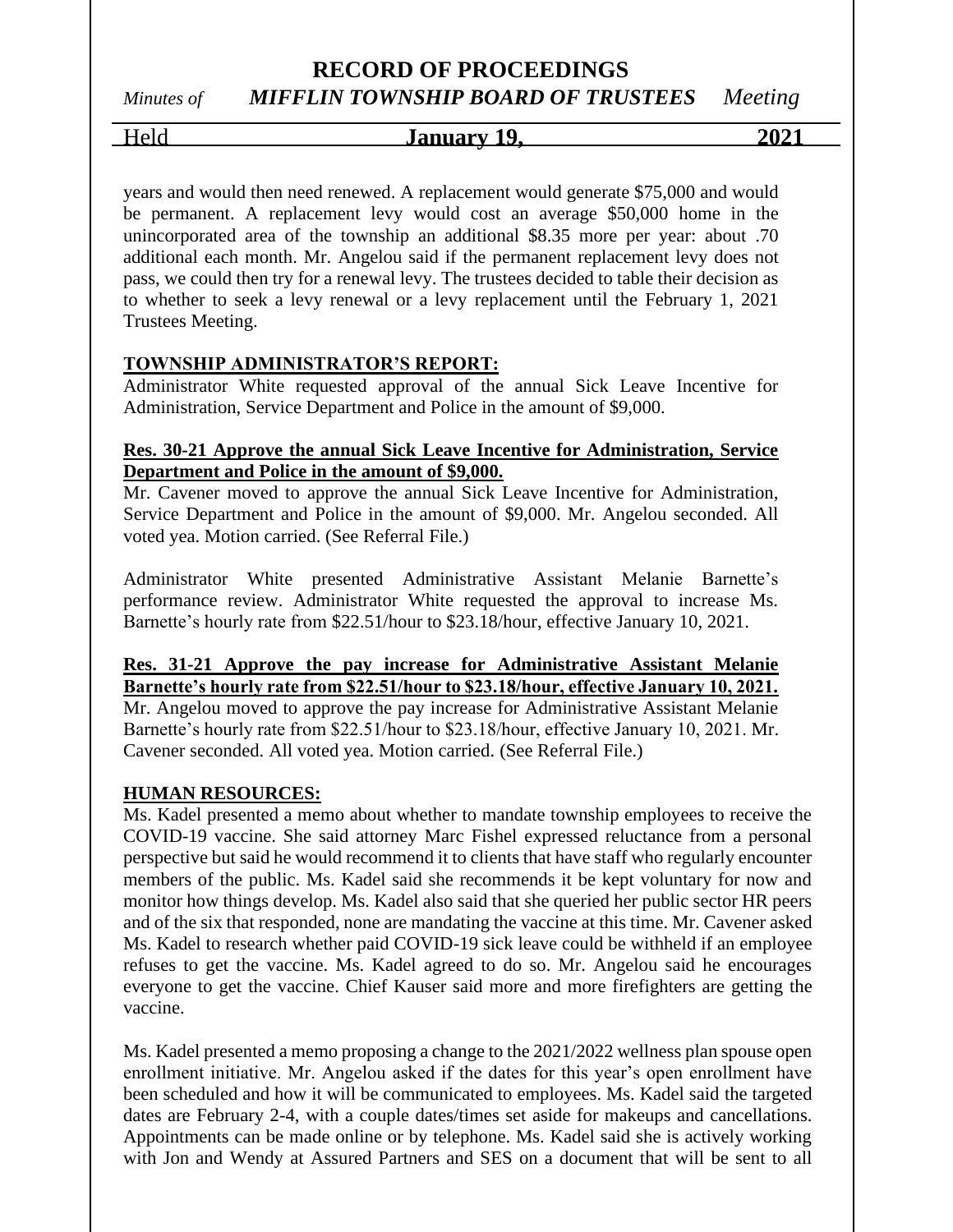# **RECORD OF PROCEEDINGS** *Minutes of MIFFLIN TOWNSHIP BOARD OF TRUSTEES Meeting*

# Held **January 19, 2021**

employees via email. The document will introduce SES and explain the new open enrollment format and process.

Ms. Kadel said the telephonic open enrollment focus and format will be very different from the in-person open enrollment sessions held in past years in which the focus was on benefits education and utilization. Ms. Kadel explained that SES' focus will be on intaking and auditing employee benefits enrollment information and entering it into the new Paycor Benefits Advisor Pro. SES will also go over the new voluntary worksite benefits options offered by The Standard. Ms. Kadel explained that while SES will do everything they can to accommodate the township's needs, it will be tricky for them to capture spouse open enrollment participation, particularly those spouses who will not be available for the employee's scheduled call. Given this challenge, the current time constraints, and the new open enrollment focus and format, Ms. Kadel presented the Trustees with three alternatives to spouse open enrollment participation. The first is to give all spouses a one-time-only waiver in which they will receive \$120 credit whether they participate in a telephonic open enrollment session. The second option removes the spouse attendance initiative and doubles the dollar value for the employee (family) open enrollment attendance initiative. The third option removes the spouse attendance initiative and re-allocates the dollar values across the board.

### **Res. 32-21 Approve Option #1 of the proposed 2021/2022 Wellness Plan Change Proposal which includes the one-time waiver of spousal participation.**

Mr. Angelou moved to approve Option #1 of the proposed 2021/2022 Wellness Plan Change Proposal which includes the one-time waiver of spousal participation. Mr. Cavener seconded. All voted yea. Motion carried. (See Referral File.)

Ms. Kadel said as a heads-up, the Biden administration has proposed expanding and extending the CARES Act paid sick leave requirement that expired at the end of last year. If it passes, it will be extended through September 30, 2021.

### **PUBLIC INFORMATION OFFICER:**

Ms. Rapp presented the branding changes including the color identity representing Fire, Police and Service: red, blue, and green respectively, including sample stationary and suggested color variations for the approved logo. Ms. Rapp requested the matter be tabled for Chair Stewart's consideration. Mr. Cavener requested samples with the colors in different "V" areas of the logo for the next meeting.

### **SERVICE:**

Mr. Boggs said he was contacted by Tecstone of a special project in which they would like to reproduce an old headstone and donate it to the township. He will be providing more information about the project for the trustees' consideration.

Mr. Boggs said his department has been repairing drainage in East Linden and patching holes in the streets. He said there have been lots of burials with anticipation of more next month. Mr. Boggs said he will request a pay increase for Kris Kuhn at the next trustees' meeting.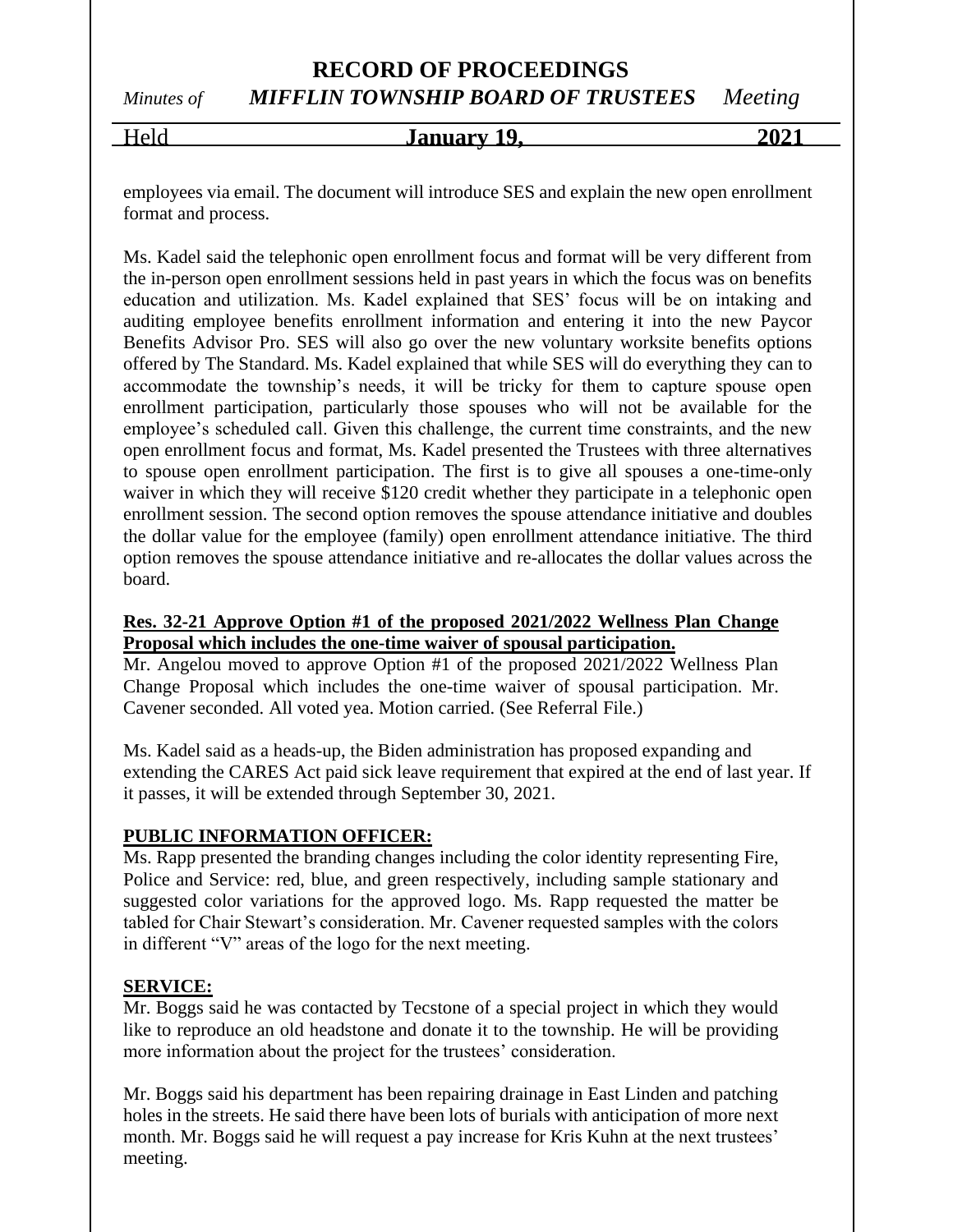# **RECORD OF PROCEEDINGS**

# *Minutes of MIFFLIN TOWNSHIP BOARD OF TRUSTEES Meeting*

Held **January 19, 2021**

### **CODE:**

Mr. Boggs said there is nothing new to report regarding code enforcement violations. Mr. Boggs said he is working with Franklin County about organizing a tire drive in March.

### **POLICE:**

Chief Phillips requested the acceptance of Jeffrey Bingham's resignation, effective January 23, 2021.

### **Res. 33-21 Accept the resignation of Jeffrey Bingham, effective January 23, 2021.**

Mr. Cavener moved to accept the resignation of Jeffrey Bingham, effective January 23, 2021.Mr. Angelou seconded. All voted yea. Motion carried.

Chief Phillips requested the approval to contingently hire Cody Palmer as a full-time police officer, effective January 24, 2021. Mr. Palmer will complete his physical testing and drug abuse screening next week. Chief Phillips said Mr. Palmer is currently employed with the Perry Co. Sheriff's Office as a Patrol Sergeant.

### **Res. 34-21 Approve the contingent hire of Cody Palmer as a full-time police officer, effective January 24, 2021.**

Mr. Cavener moved to approve the contingent hire of Cody Palmer as a full-time police officer, effective January 24, 2021. Mr. Angelou seconded. All voted yea. Motion carried.

If Mr. Palmer accepts the contingent offer, Chief Phillips said she will train Officer Palmer during his first two weeks of his employ.

Chief Phillips provided updates to the trustees, including her monthly statistics. She said she has not received an update from the Franklin County Board of Health as to when the police officers will be getting COVID19 vaccinations.

### **FIRE DIVISION:**

Chief Kauser requested the renewal of the 3-year maintenance agreement with Stryker for four Lucas devices in the amount of \$5,054.40 per year, totaling \$15,163.20.

### **Res. 35-21 Approve the renewal of the 3-year maintenance agreement with Stryker for four Lucas devices in the amount of \$5,054.40 per year.**

Mr. Cavener moved to approve the renewal of the 3-year maintenance agreement with Stryker for four Lucas devices in the amount of \$5,054.40 per year. Mr. Angelou seconded. All voted yea. Motion carried. (See Referral File.)

Chief Kauser requested the renewal of the B&C Motorola Maintenance Agreement be tabled for a later date as he believed the amount of the Service Agreement to be incorrect.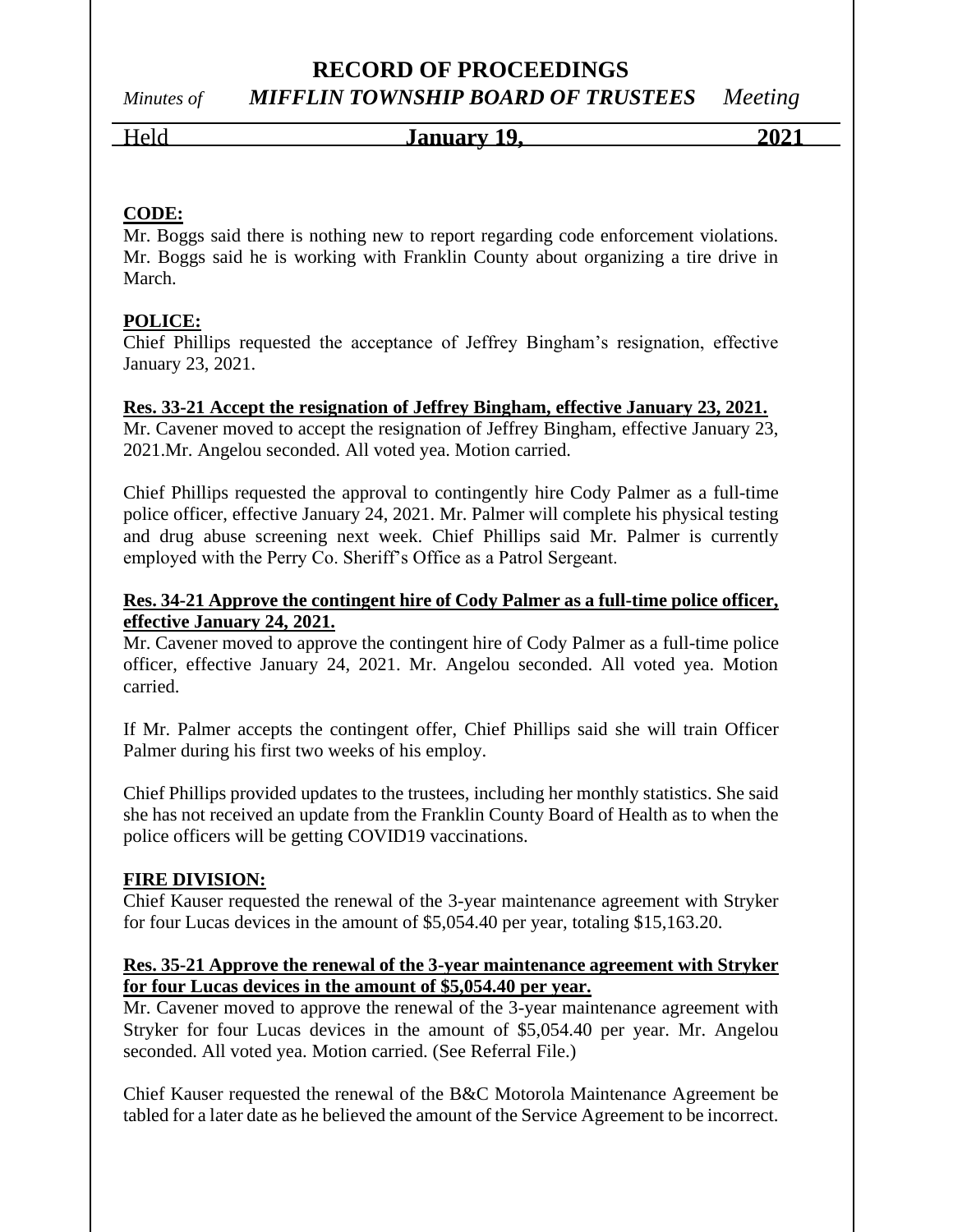# **RECORD OF PROCEEDINGS** *Minutes of MIFFLIN TOWNSHIP BOARD OF TRUSTEES Meeting*

Held **January 19, 2021**

### **OPERATIONS CENTER:**

No requests.

### **MIFFLIN DISPATCH:**

Chief Kauser requested the approval to contingently hire Kim Foltz as a part-time MECC dispatcher, effective immediately. He said she 3 years of dispatching experience for Truro Township and is a full-time Firefighter/Medic with their organization.

### **Res. 36-21 Approve the contingent hire of Kim Foltz as a part-time MECC dispatcher, effective immediately.**

Mr. Cavener moved to approve the contingent hire of Kim Foltz as a part-time MECC dispatcher, effective immediately. Mr. Angelou seconded. All voted yea. Motion carried.

Chief Kauser said he will be bringing purchase agreements for new three new ambulance medics at the next meeting. As well, Chief Kauser said he will have the bids for phase II of the Operations Center at the next meeting for review.

Chief Kauser said they have been going through the process to be a State Board-approved vaccination center which will allow vaccinations to any class the Governor releases. He said approval is imminent. Expenses will be tracked in hopes of reimbursement as it is not funded. Chief Kauser said logistics will need worked out. He anticipates using offduty staff as the need will be great for the vaccine. Chief Kauser said he would like the vaccinations to take place in the township meeting hall. Trustees Angelou and Cavener both expressed wanting to know more about the operating procedures prior to approving the use of the meeting hall.

### **MIFFLIN TECHNOLOGY:**

Mr. Main requested a list of zero-value equipment be disposed due to age or condition. He said he will partner with a local E-recycler to properly dispose of the equipment and get a certificate of destruction of all hard drives.

### **Res. 37-21 Approve the disposal of the listed zero-value equipment.**

Mr. Cavener moved to approve the disposal of the listed zero-value equipment. Mr. Angelou seconded. All voted yea. Motion carried. (See Referral File.)

### **OLD BUSINESS:**

None.

### **VISITORS COMMENTS:**

No visitors.